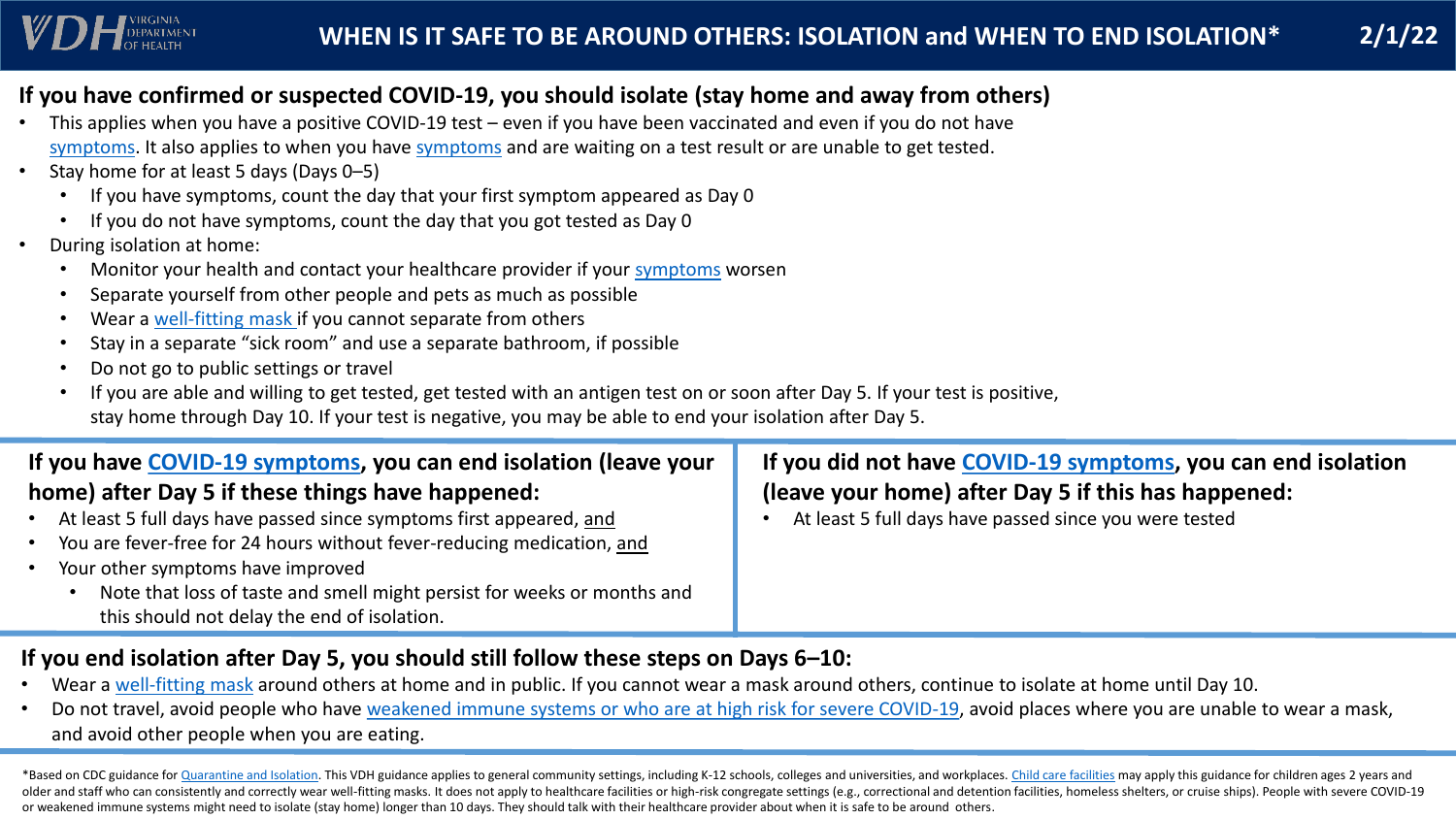## **WHEN IS IT SAFE TO BE AROUND OTHERS: QUARANTINE and WHEN TO END QUARANTINE\* 2/1/22**

**If you had close contact with a person who has COVID-19 while they were contagious, you should take steps to protect yourself and others for 10 days after the close contact. You may need to quarantine (stay home and away from others).**

#### **You do not need to quarantine after close contact if you:**

- Are [up to date](https://www.cdc.gov/coronavirus/2019-ncov/vaccines/stay-up-to-date.html) with your COVID-19 vaccines.
- Had COVID-19 within the last 90 days (you tested positive using a [viral test](https://www.cdc.gov/coronavirus/2019-ncov/symptoms-testing/testing.html)).

[Exception for close contact](https://www.vdh.virginia.gov/coronavirus/protect-yourself/local-exposure/#close-contact): In K-12 settings, a student who is within 3 to 6 feet of an infected student is not considered a close contact as long as both students wore well-fitting masks the entire time. This exception may also be applied to school buses if seating charts are documented and adherence to

Wear a [well-fitting mask](https://www.cdc.gov/coronavirus/2019-ncov/your-health/effective-masks.html) when around others in the home or public. Monitor your health for [COVID-19 symptoms.](https://www.cdc.gov/coronavirus/2019-ncov/symptoms-testing/symptoms.html) If you develop symptoms, get tested with a viral test (antigen or PCR test) and follow isolation guidance. • If you do not develop symptoms, get tested on or soon after Day 5 if possible. People who had COVID-19 in the last 90 days do not need testing.

# seating assignments and mask use is verified.

#### **Close contact means**

 $\sum$   $\sum$  DEPARTMEN

- Are not [up to date](https://www.cdc.gov/coronavirus/2019-ncov/vaccines/stay-up-to-date.html) with your COVID-19 vaccines. This includes people who are not vaccinated.\*
	- \*Schools may consider forgoing quarantine for students ages 12-17 years who completed their [primary vaccine series](https://www.cdc.gov/coronavirus/2019-ncov/vaccines/stay-up-to-date.html) but have not yet received all [eligible boosters](https://www.cdc.gov/coronavirus/2019-ncov/vaccines/stay-up-to-date.html). They should still take the steps listed above.
- Being within 6 feet of a person who has COVID-19 for a total of 15 minutes or more over a 24-hour period or
- Having exposure to respiratory secretions (e.g., being coughed or sneezed on; sharing a drinking glass or utensils; kissing) from a person who has COVID-19

• **You can end quarantine (leave your home) after Day 5** if you have no [symptoms](https://www.cdc.gov/coronavirus/2019-ncov/symptoms-testing/symptoms.html) and can wear a mask when around others for Days 6–10. If you cannot wear a mask around others, quarantine at home until Day 10. • **If you end quarantine after Day 5**, you should avoid areas where you [cannot wear a mask, avoid people with weakened immune systems or who](https://www.cdc.gov/coronavirus/2019-ncov/need-extra-precautions/people-with-medical-conditions.html) are at high risk for severe COVID-19, avoid other people when you are

## **Count the last close contact date as Day 0 and take these steps on Days 0–10:**

- 
- 
- 

#### **You need to quarantine after close contact if you:**

#### **Follow the steps listed above and also these:**

• Quarantine (stay home) and separate yourself from other people and pets as much as possible for at least 5 days (Days 0–5) after your last exposure. • Get tested on or soon after Day 5, if possible. If your test is positive, follow

- 
- the isolation guidance.
- 
- eating, and avoid travel for Days 6–10.